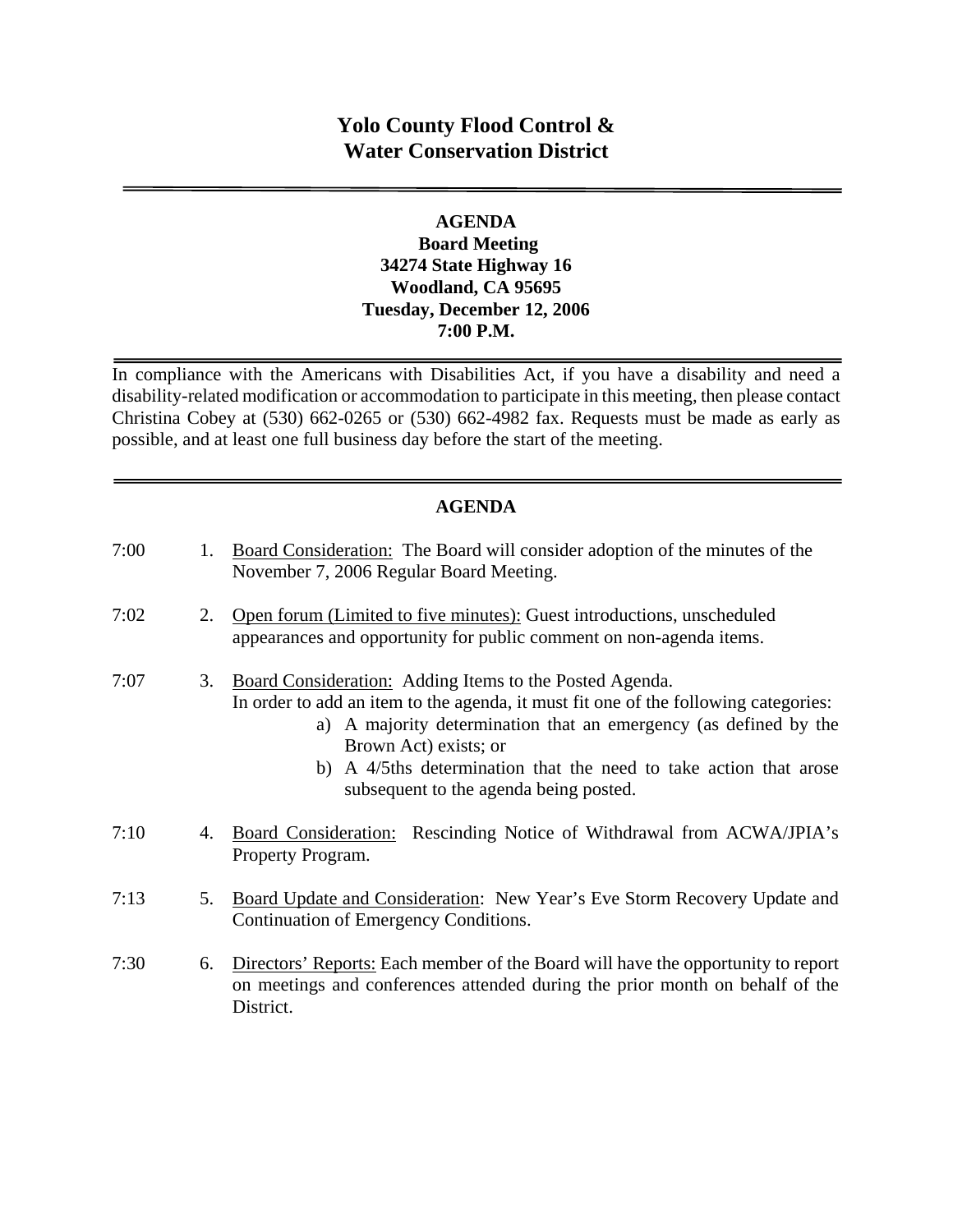- 7:35 7. Attorney's Report: The District's attorney will report on current legal and legislative activities.
- 7:40 8. General Manager's Report: The Board will receive a report from the General Manager or designated representatives regarding current general activities and projects of the District.
	- a) General Activities
	- b) Indian Valley Dam Penstock Lining Update
	- c) Capay Dam Inspection Update
	- d) Emergency Action Plan Session
	- e) Water Use Efficiency Grant Proposal
	- f) Operations, Maintenance and Water Conditions
- 8:15 9. General Discussion: Opportunity for Board members to ask questions for clarification, provide information to staff, request staff to report back on a matter, or direct staff to place a matter on a subsequent agenda.
- 8:20 10. Board Consideration: The Board will consider the approval and the payments of bills.

#### 8:22 11. Closed Session: a) Conference with Legal Counsel Under: Brown Act Section 54956.9(a) Carman vs. YCFC&WCD and Watson vs. YCFC&WCD

- 8:59 12. Closed Session Report
- 9:00 13. Adjourn

The public may address the Board concerning an agenda item either before or during the Board's consideration of that agenda item. Public comment on items within the Board's jurisdiction is welcome, subject to reasonable time limits for each speaker. Upon request, agenda items may be moved up to accommodate those in attendance wishing to address that item. Times listed for consideration of agenda items are approximate only. The Board may consider any agenda item at any time during the Board meeting.

I declare that the foregoing agenda was posted at the office of the Yolo County Flood Control and Water Conservation District, 34274 State Highway 16, Woodland, CA on November 8, 2006.

By: \_\_\_\_\_\_\_\_\_\_\_\_\_\_\_\_\_\_\_\_\_\_\_\_\_\_\_\_\_\_\_\_\_\_\_\_\_

Christina Cobey, Administrative Assistant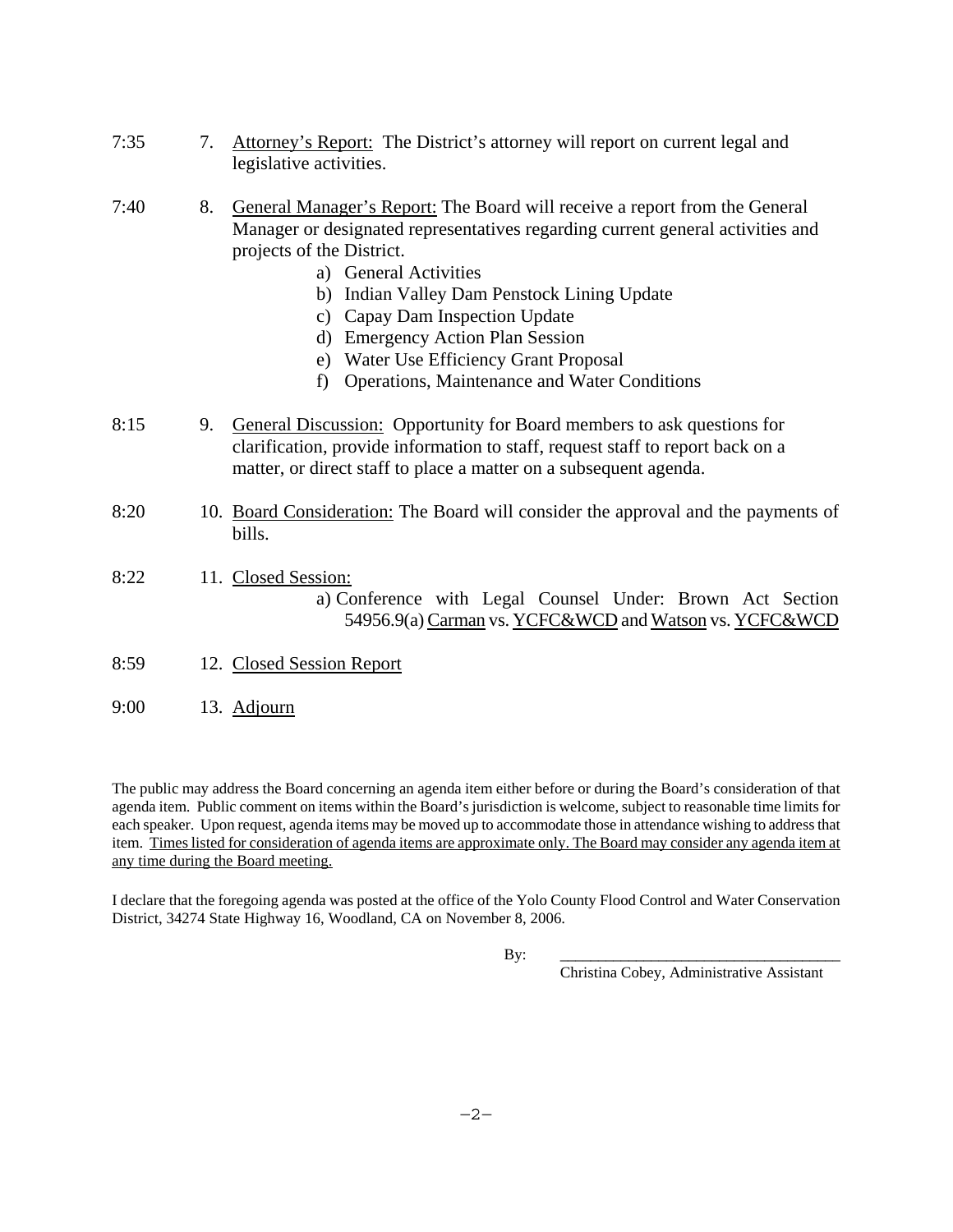#### REGULAR BOARD MEETING MINUTES December 12, 2006

The regular December meeting of the Board of Directors of the Yolo County Flood Control and Water Conservation District was held at 7:00 p.m. on December 12, 2006 at its regular place of business, 34274 State Highway 16, Woodland, California. Chair Rominger convened the meeting with Directors Brice, Scheuring and Tadlock present. Director Vink arrived later. Also in attendance were:

District Staff and Consultants Tim O'Halloran, General Manager Christy Barton, Assistant General Manager Mike Horgan, Engineer Anthony Lopez, Facilities Supervisor Jennifer Reed, Project Manager Max Stevenson, Water Resources Associate Paul Bartkiewicz, Legal Counsel

Members of the Public Don Rominger Mike Claeys Blake Harlan Bob Schneider Dave Pratt

#### **MINUTES**

**M/S/C** approved the minutes of the November 7, 2006 Regular Board meeting as corrected.

#### **OPEN FORUM**

Mr. Don Rominger stated that winter stormwater flows in the Winters Canal which pass through the Fredericks Flume cause erosion and flooding problems downstream. Mr. O'Halloran advised that he has discussed this matter with Mr. Rominger in the past and that he will reevaluate it.

Director Rominger stated that the District is required to divert winter storm flows from the canal into sloughs crossed by the canal.

Mr. O'Halloran said that he has discussed county-wide flooding issues with Mr. Bencomo of Yolo County and that a comprehensive plan for flooding solutions is needed.

Mr. Claeys stated that debris at a bridge across the Winters Canal 1.2 miles downstream of the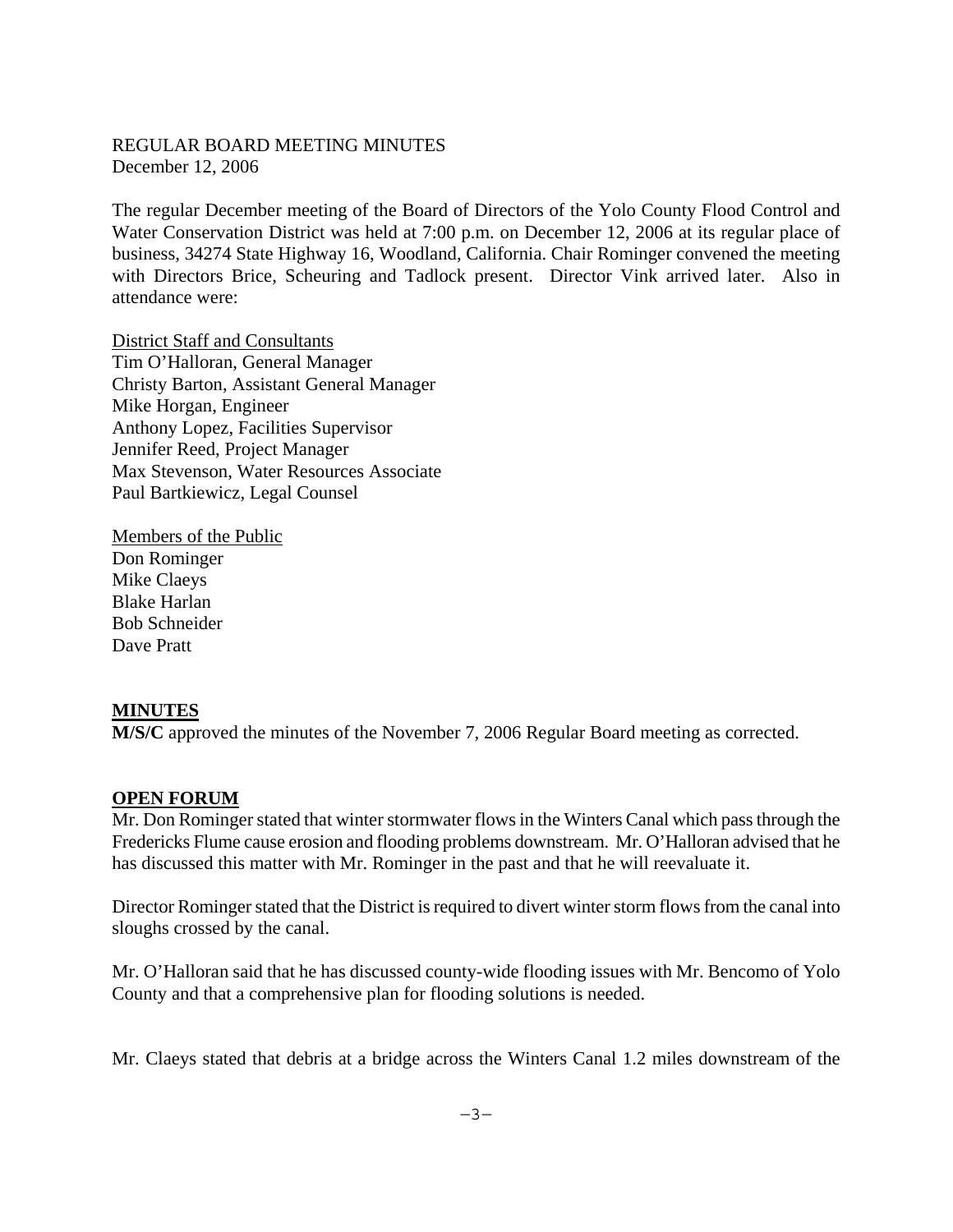Fredericks flume is causing erosion. Mr. O'Halloran said that the debris will be removed.

# **ACWA/JPIA PROPERTY PROGRAM**

Mrs. Barton provided a brief overview of the need to rescind prior Board action to withdraw from the ACWA/JPIA Property Program.

**M/S/C** approval to rescind the notice to withdraw from the ACWA/JPIA Property Program.

# **NEW YEAR'S EVE STORM RECOVERY UPDATE AND CONTINUATION OF EMERGENCY CONDITIONS**

Mrs. Barton reported that \$516,000 has been received from FEMA, thus far, for reimbursement of District expenses associated with flood repair work. She stated that the State OES believes the Hungry Hollow Canal bridge repair project should qualify for FEMA funding but that no paperwork has been received.

Board and staff discussion followed on the bridge work.

**M/S/C** approval for continuation of the emergency conditions declaration.

# **DIRECTORS' REPORTS**

Director Scheuring reported that the Water Resources Association of Yolo County is reacting to comments received on the draft IRWMP and that local entities will complete prioritization of projects in February 2007.

### **ATTORNEY'S REPORT**

Attorney Bartkiewicz reported that a major legislative effort was underway on Delta restoration and includes a Delta conveyance bill. He advised that the State administration is interested in the matter that the NCWA is taking an active roll on it and its board has adopted a policy to take a supportive position if adequate safeguards for northern California interests are included.

Board discussion followed.

Mr. Schneider stated that, with the additional information now available, a careful look at the bill is warranted regarding environmental and levee protection assurances.

### **GENERAL MANAGER'S REPORT**

General Activities: Mr. O'Halloran reported that: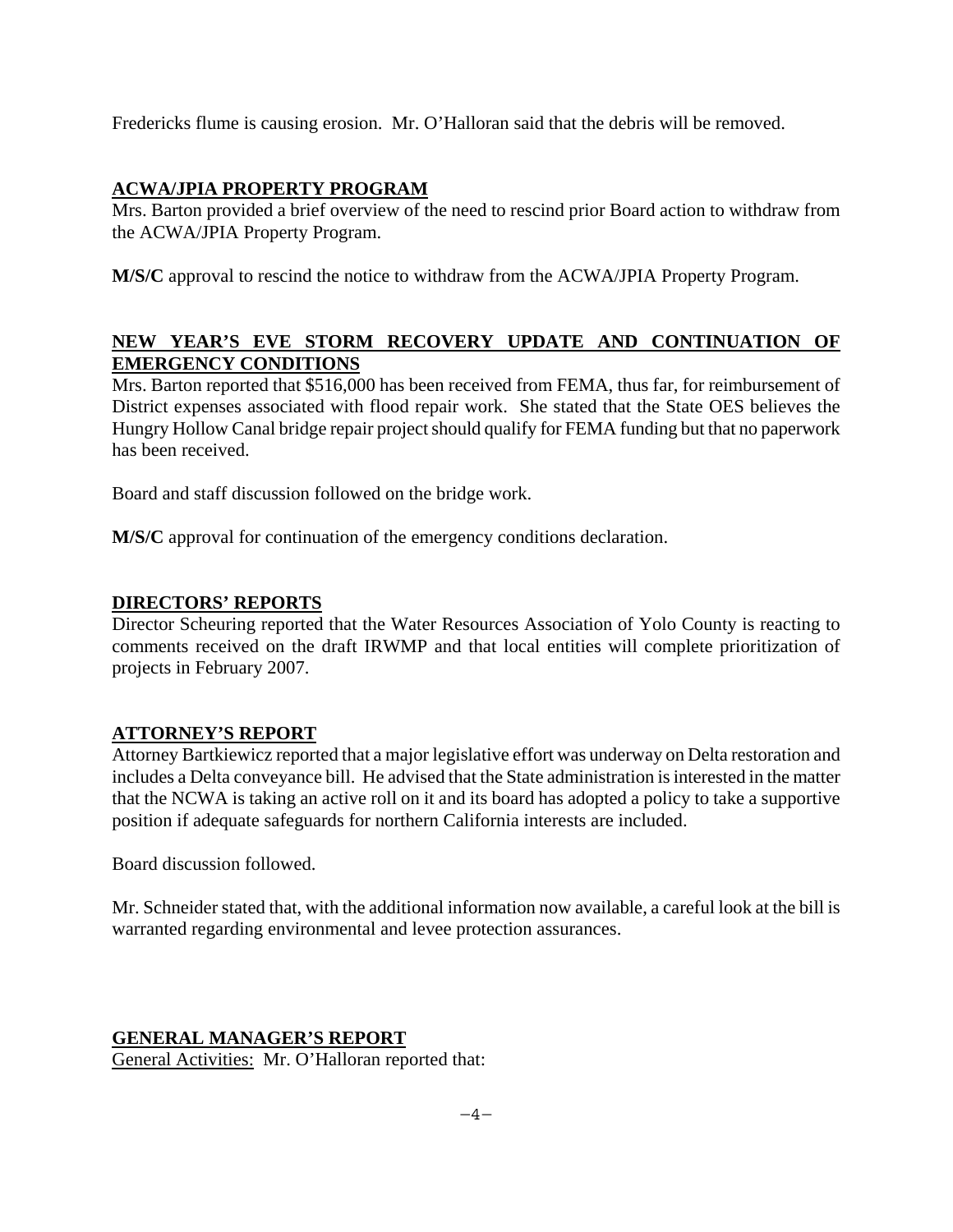- He has been participating in ag waiver meetings with the Farm Bureau and County Ag Commissioner.
- He has received favorable comments on the District's Harvest BBQ.
- He has recently met with Lake County and Yolo County Grand Juries on an informational basis and felt the meetings were beneficial.
- He is addressing the District's response to major storms through documentation of critical locations, preparation of canal structures and preparation of equipment and staff.

#### Indian Valley Dam Penstock Lining Update:

Mr. Lopez reported that: the penstock relining contractor arrived onsite on December  $4<sup>th</sup>$  and began a second 10 hour shift on December  $7<sup>th</sup>$ ; the removal of the coaltar coating layer through a high pressure water wash would be completed tomorrow; the underlying zinc coating would be subsequently removed through an abrasive blasting process; water leakage past the 60 inch diameter butterfly valve was 9.5 quarts per minute and KTA Tator is the firm inspecting the contractor's work.

Board discussion followed.

#### Capay Dam Inspection Update:

Mr. Horgan reported that the non-destructive testing and the soil and concrete coring had been completed at the Capay Dam. He also stated that the consulting engineer's (Stantec) reports are due in March 2007.

Director Scheuring and Rominger requested that they receive copies of draft reports. Mr. O'Halloran stated that the draft reports would be forwarded to interested Board members.

#### Emergency Action Plan Session:

Mr. O'Halloran provided an overview of the November 21, 2006 Indian Valley Dam and Cache Creek Dam Emergency Action Plans exercise involving numerous Lake and Yolo County, State and Federal agencies. He also advised that:

- The event was found to be beneficial by the participants.
- The event is now required on an annual basis by FERC.
- A special meeting will be held with Spring Valley representatives.

Mr. O'Halloran also stated that he provided a special overview of the creek and dam systems to Yolo County OES and public works officials.

### Water Use Efficiency Grant Proposal:

Mr. O'Halloran stated that, similar to the \$250,000 Proposition 50 grant received by the District for the monitoring network, a concept proposal is being drafted to seek an additional grant to fund infrastructure and environmental improvements.

#### Operations, Maintenance and Water Conditions:

Mr. O'Halloran reported that canal and levee repairs at the Winters Canal 1.10 location have been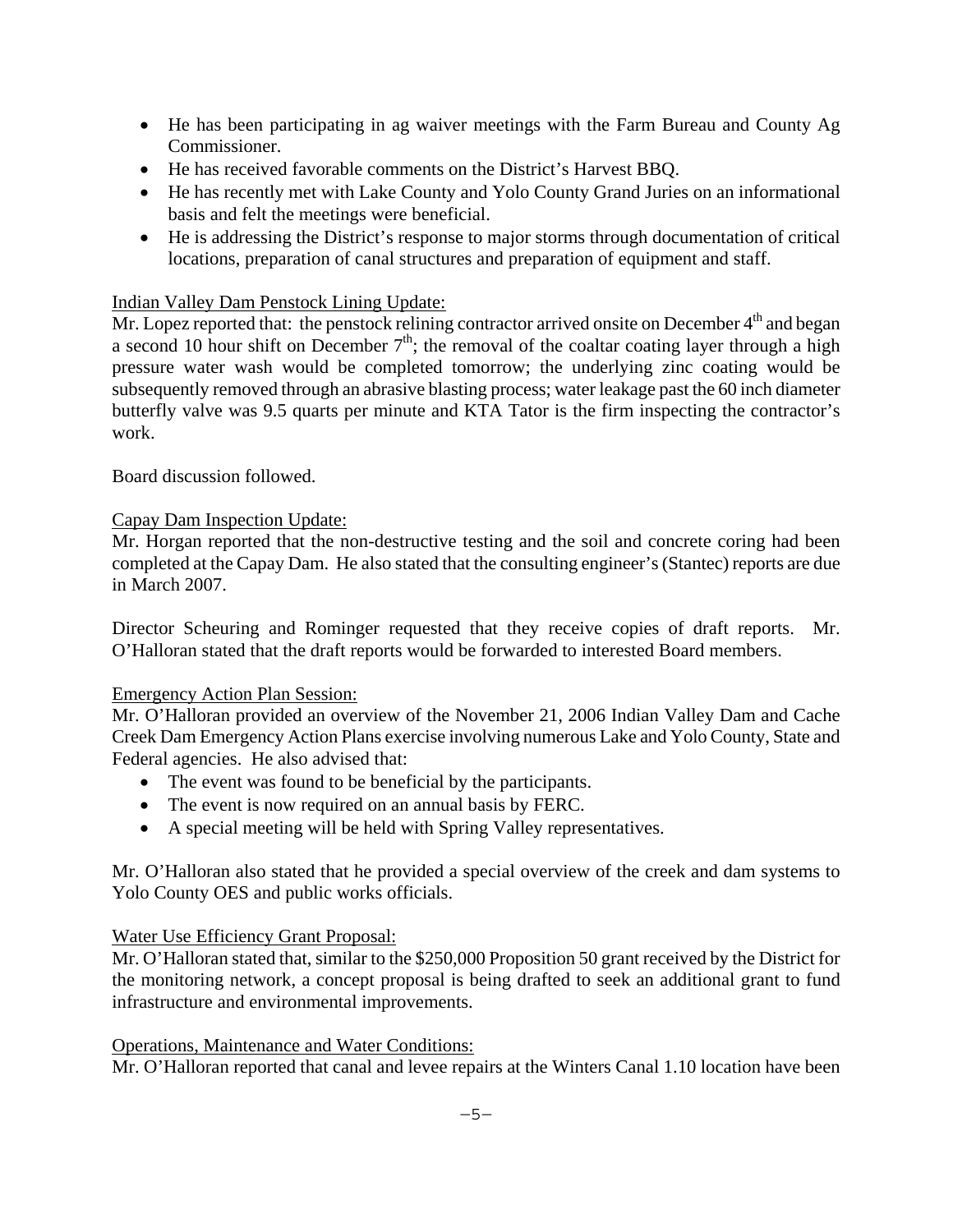completed and he commended Marc Jaconetti and staff for their work. He also reported on the water conditions at Clear Lake and Indian Valley Reservoir.

Mr. Claeys inquired about the status of the Cache Creek Dam hydroelectric facility. Mr. O'Halloran advised that the unit was not in operation and that further study would be required to determine the next appropriate course of action.

## **GENERAL DISCUSSION**

Director Scheuring inquired whether flow over the Capay Dam can be measured. Mr. O'Halloran stated that current readings and rating table for the dam cannot be trusted and that the District is pursing a project with the Cache Creek Conservancy to have a new system installed by next winter.

Director Scheuring advised that the State is requiring utilities to increase their renewable energy sources and that the District may have opportunities to take advantage of this circumstance. Mr. O'Halloran advised that Mr. Jack Sinor had previously looked at various sites within the District for hydroelectric generation potential and that upon his return in February would be asked to address the matter further. Mr. Bartkiewicz stated that financial subsidies for past installations were necessary for their viability and subsidies were no longer available.

Mr. O'Halloran stated that a presentation would be made next month to the Board on Proposition 218 rate setting requirements.

Director Vink inquired about ethics training. Mr. Bartkiewicz advised that the training was not required of the District's Board due to the lack of Board compensation. Board and staff discussion followed on available courses.

### **PAYMENT OF THE BILLS**

**M/S/C** after review, approved the following claims for payment:

Yolo Flood Control Checks: # 37430, 37488-37500

### **CLOSED SESSION**

The regular meeting was adjourned to Closed Session under Brown Act Section 54956.9(a) Carman vs. YCFC&WCD and Watson vs. YCFC&WCD.

Persons present other then the Board were General Manager O'Halloran, Assistant General Manager Barton, Jen Reed, Anthony Lopez and Attorney Bartkiewicz.

### **CLOSED SESSION REPORT**

The regular Board meeting was reconvened. Chair Rominger reported that during Closed Session the Board took no action.